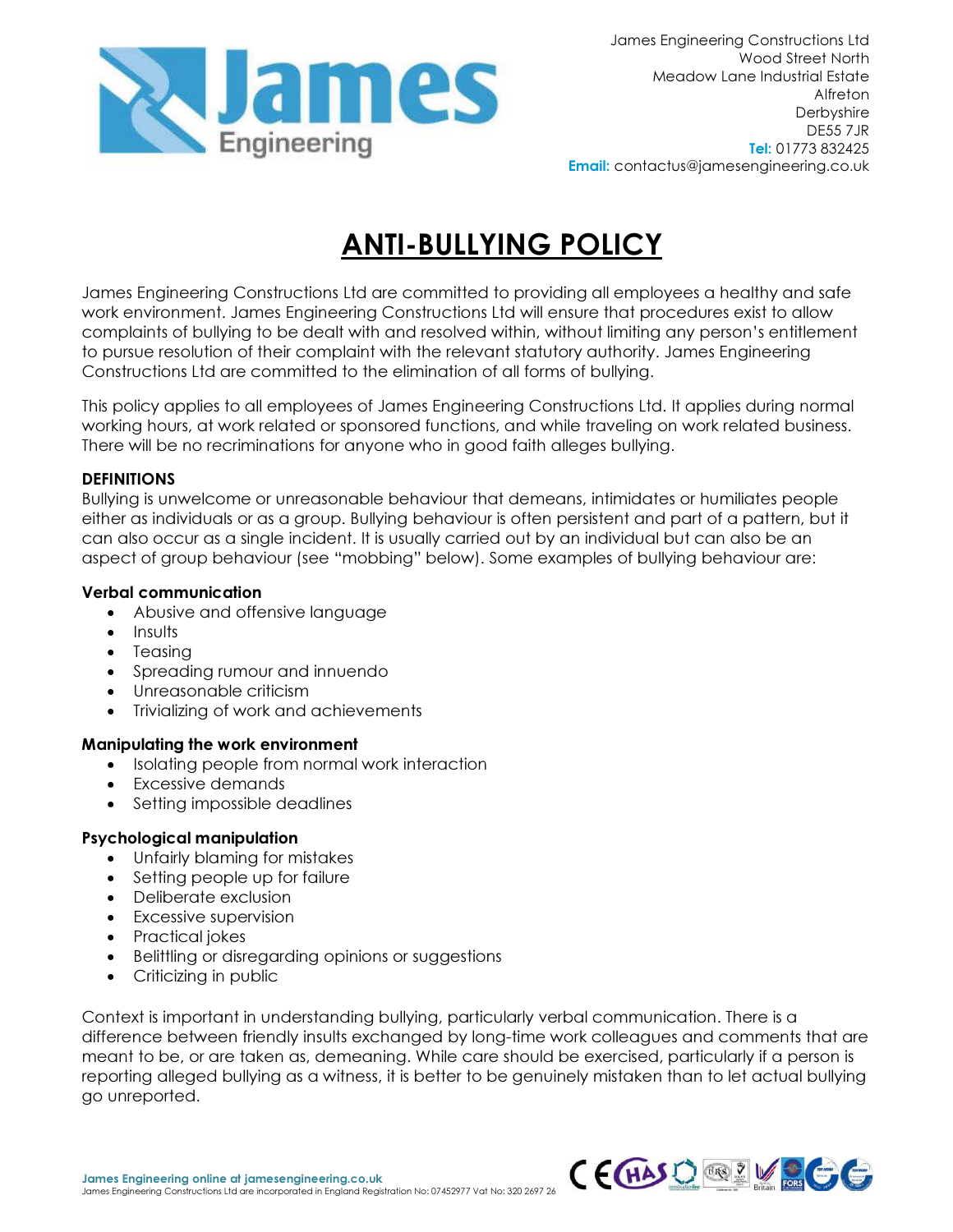

James Engineering Constructions Ltd Wood Street North Meadow Lane Industrial Estate Alfreton **Derbyshire** DE55 7JR Tel: 01773 832425 Email: contactus@jamesengineering.co.uk

# Mobbing

Mobbing is a particular type of bullying behaviour carried out by a group rather than by an individual. Mobbing is the bullying or social isolation of a person through collective unjustified accusations, humiliation, general harassment or emotional abuse. Although it is group behaviour, specific incidents such as an insult or a practical joke may be carried out by an individual as part of mobbing behaviour.

# CONSEQUENCES OF BULLYING

Bullying is unacceptable behaviour because it breaches principles of equality and fairness, and it frequently represents an abuse of power and authority. It also has potential consequences for everyone involved.

#### For those being bullied

People who have been bullied often suffer from a range of stress-related illness. They can lose confidence and withdraw from contact with people outside the workplace as well as at work. Their work performance can suffer, and they are at increased risk of workplace injury.

# For the employer

Besides potential legal liabilities, the employer can also suffer because bullying can lead to:

- Deterioration in the quality of work
- Increased absenteeism
- Lack of communication and teamwork
- Lack of confidence in the employer leading to lack of commitment to the job

#### For others at the workplace

People who witness bullying behaviours can also have their attitudes and work performance affected. They can suffer from feelings of guilt that they did nothing to stop the bullying, and they can become intimidated and perform less efficiently fearing that they may be the next to be bullied.

# **RESPONSIBILITIES**

#### Managers and supervisors

- Ensure that all employees are aware of the anti-bullying policy and procedures
- Ensure that any incident of bullying is dealt with regardless of whether a complaint of bullying has been received
- Provide leadership and role-modeling in appropriate professional behaviour
- Respond promptly, sensitively and confidentially to all situations where bullying behaviour is observed or alleged to have occurred

#### Employees

- Be familiar with and behave according to this policy
- If you are a witness to bullying, report incidents to your supervisor, President or Human Resources Director as appropriate
- Where appropriate, speak to the alleged bully(ies) to object to the behaviour